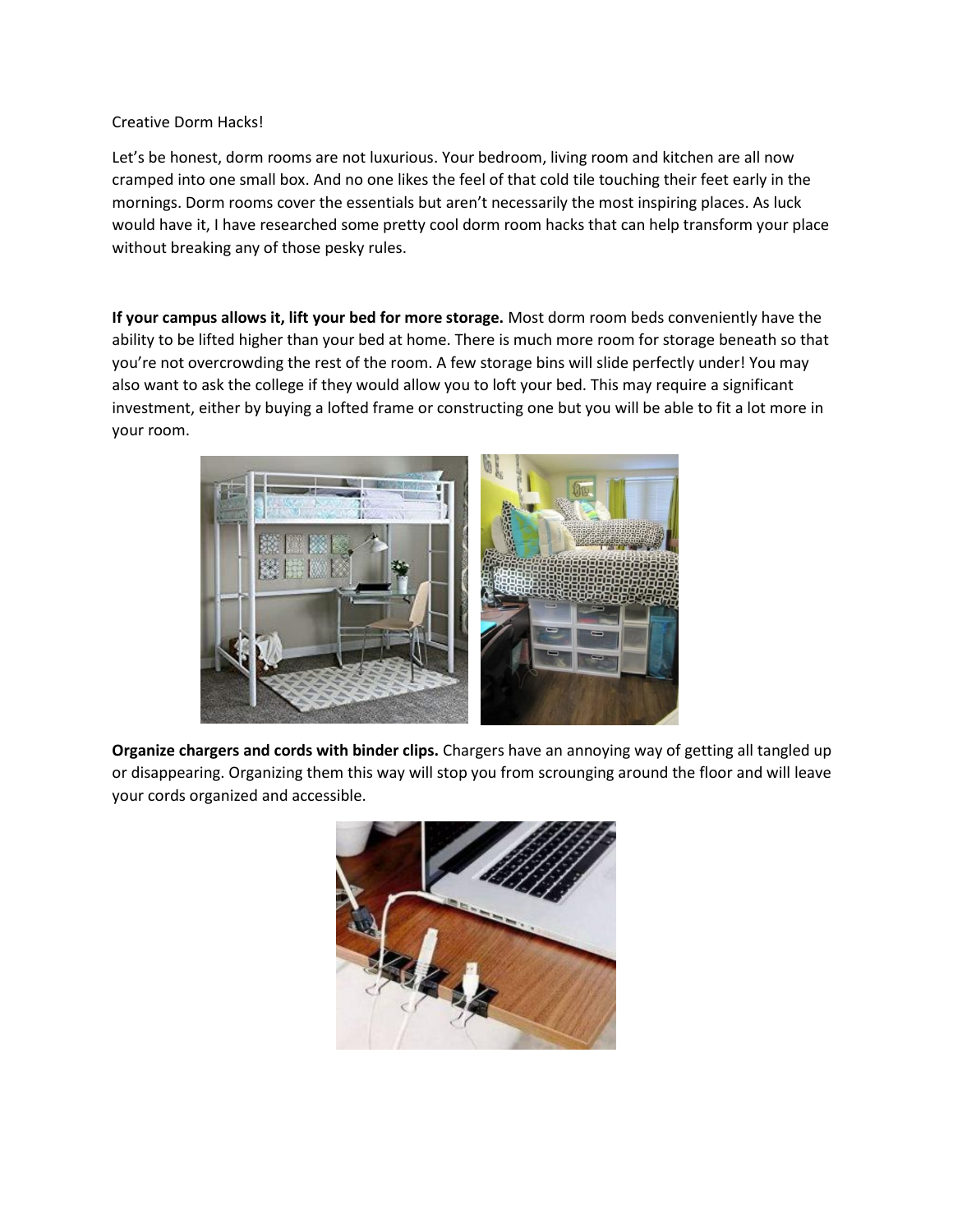**Use the binder clips to keep bottles in your mini fridge.** They are small enough to begin with, so use the clips to keep them all neat in a corner.



**Place clothes vertically.** Dorms aren't known for their luxury closet spaces. So place your clothes in the drawer vertically so that it gives you more room. It can also be much easier to see what you have and no more tossing clothes around to try to find your favorite and lucky test-taking shirt.



**Use soda tabs for more closet space.** While we are on the topic, use this cool trick to fit more hangers in your closet. Take the tabs off of your soda cans and slide them over the tops of hangers. This creates a secondary hanger hook in the second hole in the tab.

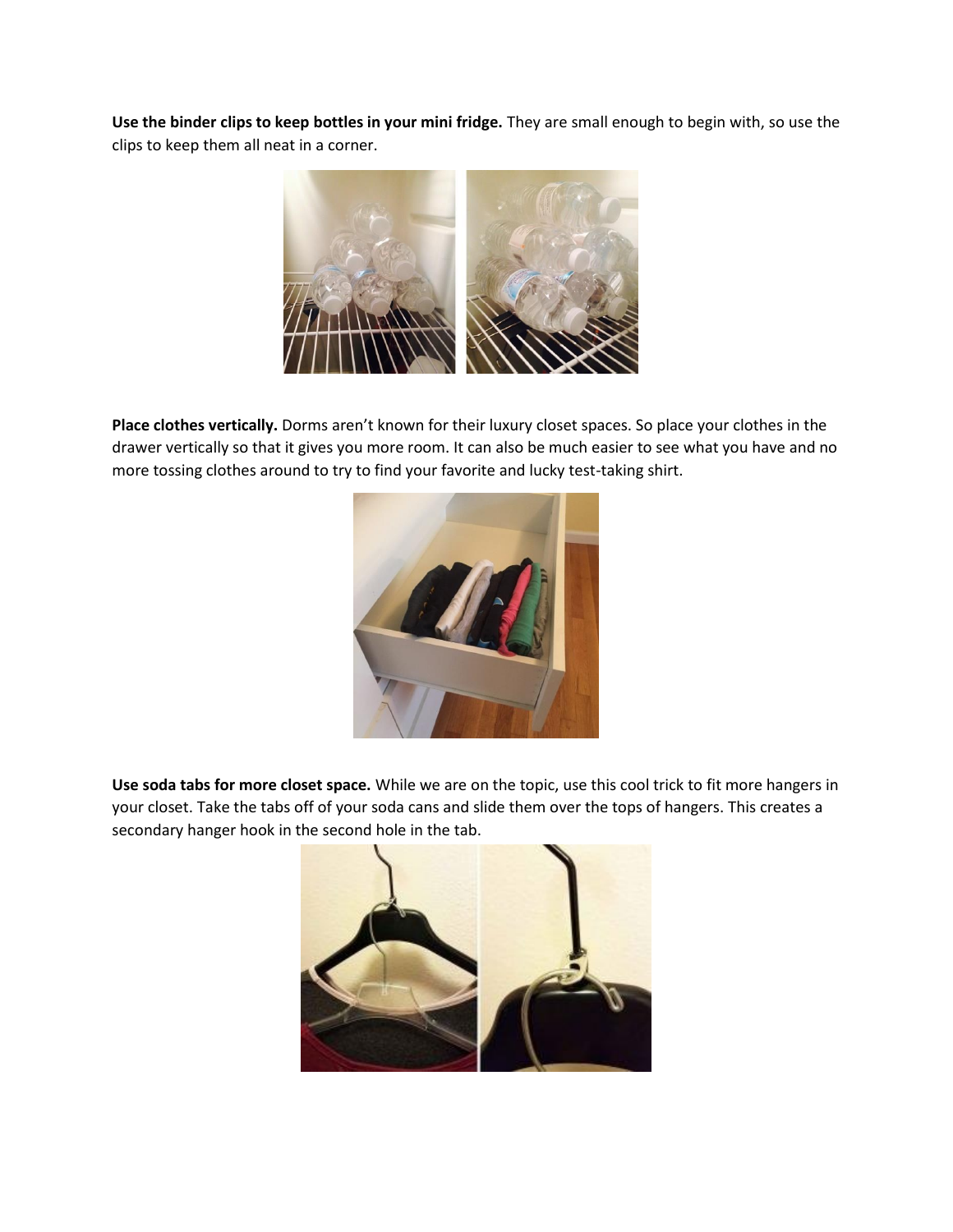**Maximize the doors.** By hanging a shoe organizer on your door, this solves another storage problem. Plus, you can also use this for toiletries, school supplies, snacks, etc.



**Command your decorating.** No I don't mean literally command your college to let you decorate. Most colleges have very strict rules regarding how pictures and other items can be hung on walls. It isn't uncommon for nails or thumbtacks to be banned. We are all about not breaking the rules, so use Command hooks and strips. You can use them to hang pictures, string lights, hold car keys, etc. without damaging the walls.



**Wall decals.** Wall decals cling to the wall without leaving residue behind. So think about decorating your dorm this way. Some decals aren't reusable so make sure you find some that are designed to be hung and removed multiple times if you want to update your décor seasonally.

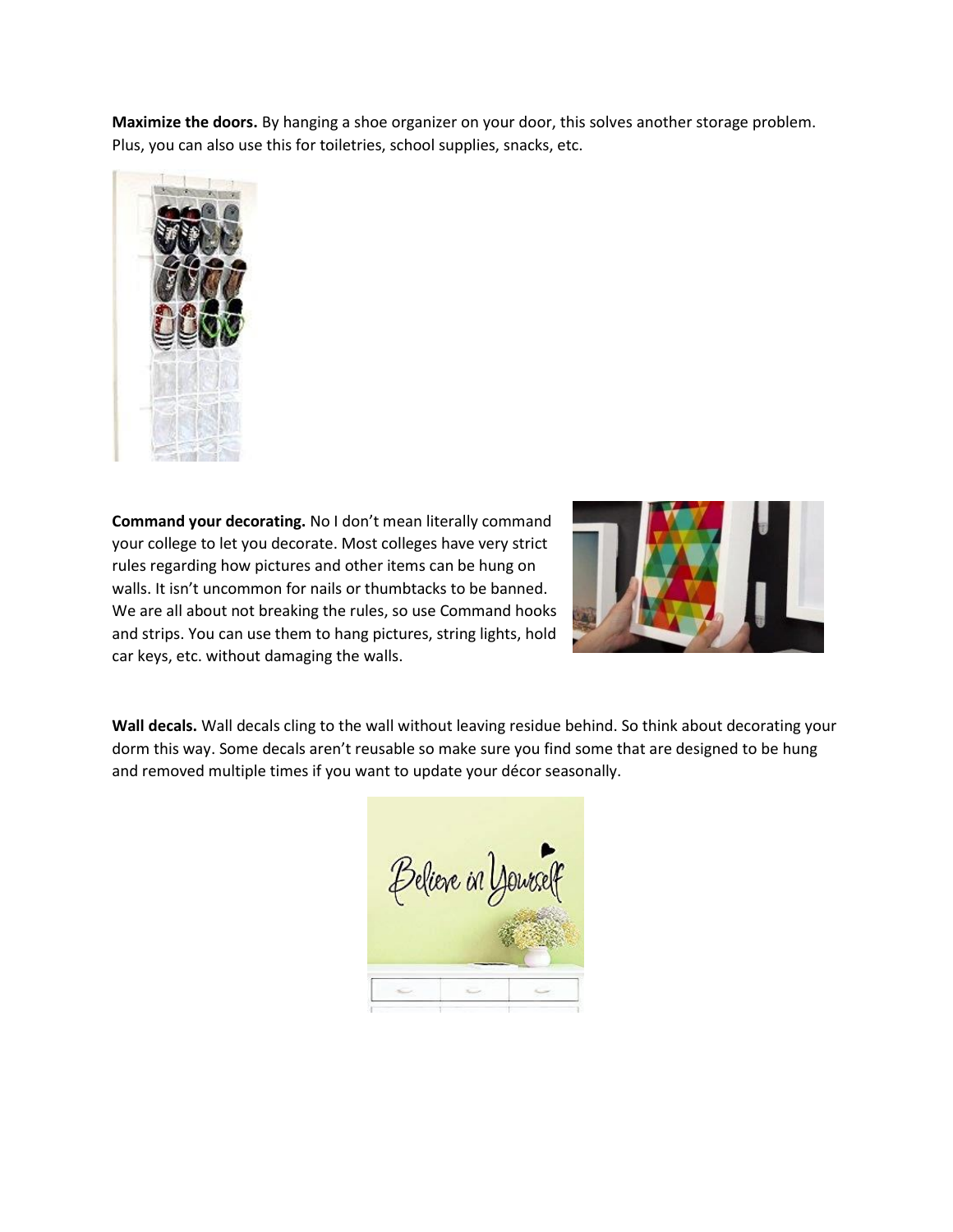**Use dryer sheets or a car vent clip.** We all know that air freshening methods such as candles and wax melts are a big no no in the dorms. Becoming a master hacker is all about finding new and creative ways to use what you have on hand. Clip dyer sheets or a car vent clip on your fans or A/C unit to fill your room with a nice refreshing smell without breaking dorm policy. The only reason this wouldn't work is if your college has a policy limiting the use of artificial fragrances or your roommate has an allergy. So make sure you check the rule book and speak with your roommate before adding a scent to the space.



Label cords with bread tabs. It's such a pain to try to not to unplug the wrong thing. Instead of tossing the bread tabs in the trash, keep a handful so that you can easily label cords plugged into a power strip.



**Cool off with a frozen water bottle.** I know that it is still winter but warm weather will creep up at some point this semester. If you're A/C unit is not working you can cool off your stuffy room by placing a frozen water bottle in front of your fan and it will chill the air a bit.

**Use wet paper towels to freeze things faster.** Mini fridges aren't exactly the best at freezing things quickly. You can speed up the process a little by wrapping your water bottles in damp paper towels to chill them faster in the freezer.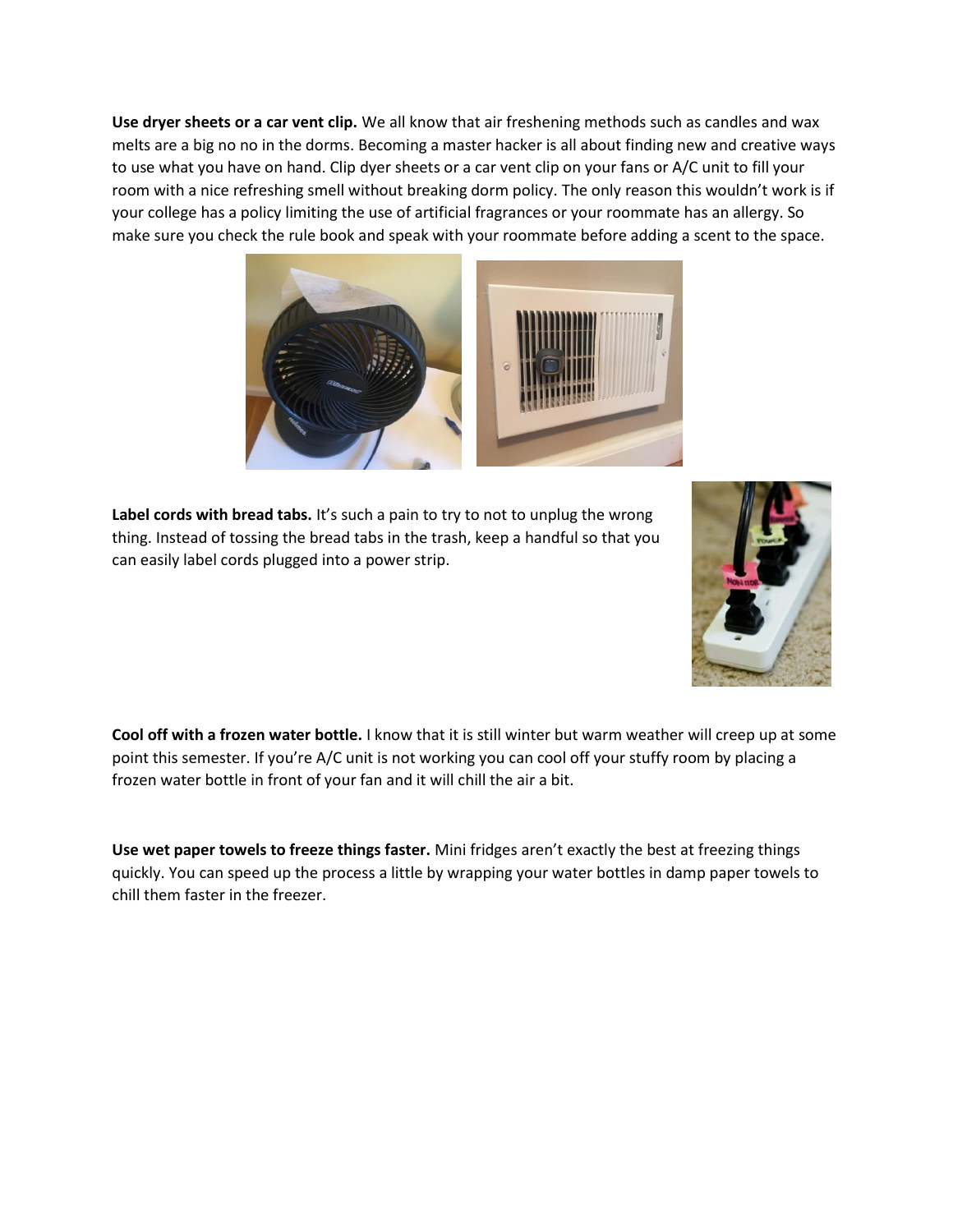**Use a shower caddy to organize your desk.** Prevent desk clutter by storing your desk supplies in a hanging shower caddy. This way your supplies are within reach but now you have room on your desk to study.



**Use command strips to keep your trash bag in place.** Making sure that the trash bag stays in place in your trash bin is one of the most annoying things on this planet. Command hooks will do the trick! Who knew?!



**Keep a binder of take out menus.** You could either Google take out menus constantly or you can make yourself a nice little binder and keep them all in one place.

**Use a pool noodle to fill the gap between your bed and the wall.** This used to always aggravate me in college. I would constantly loose things in the gap. But you all are much smarter than I was so if you have this problem, you can fill that gap with a pool noodle!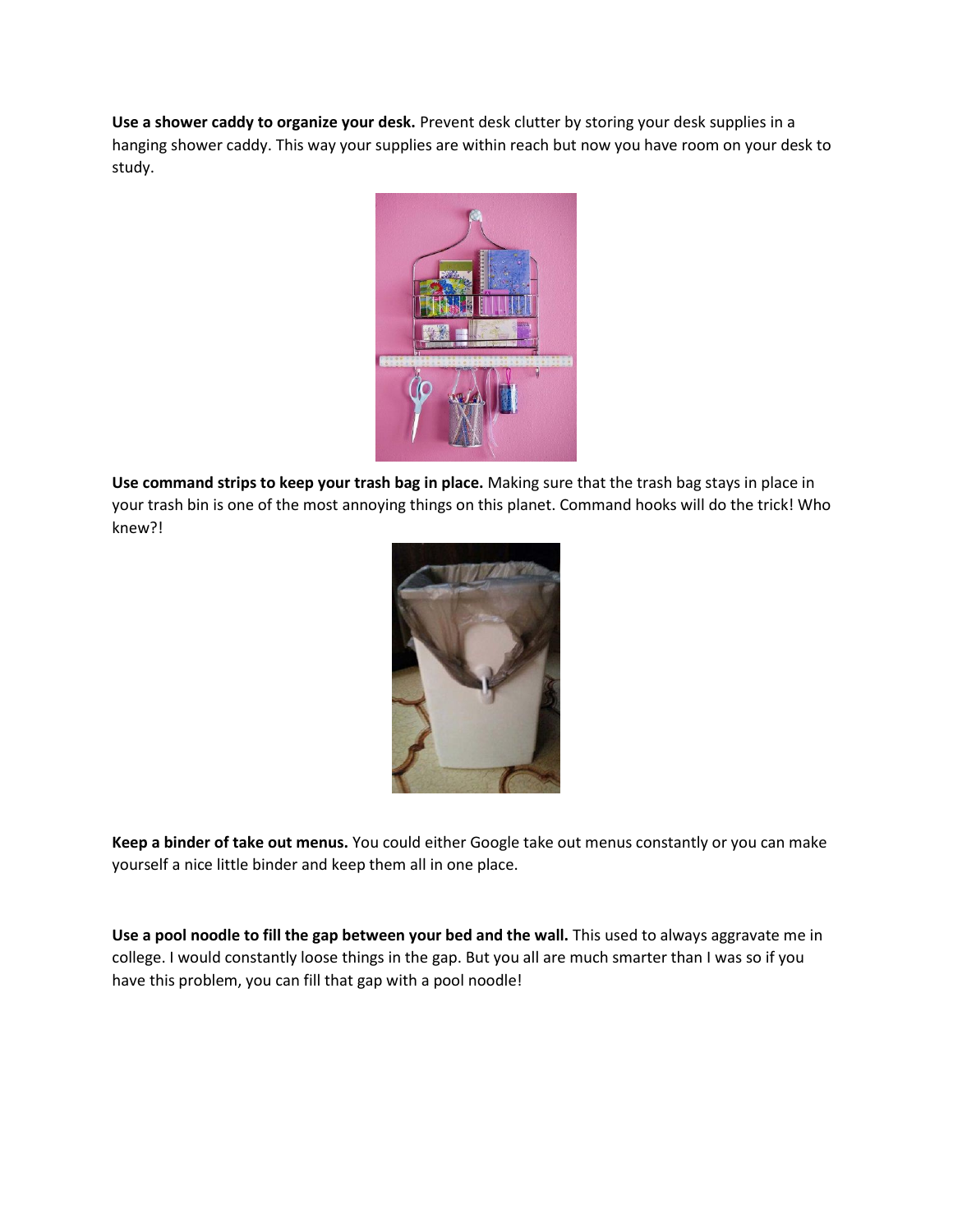

**Get a bed caddy.** This would be a perfect place to keep bedtime necessities like books, remotes, eyeglasses, and smartphones. It frees up valuable space on your desk or end table and keeps everything within arm's reach.



**Use a picture frame as a dry-erase board.** This is a super cute and neat way to make a dry erase to-do list. Get a cheap frame from a dollar store and put it on your desk so you will can keep track of all of your responsibilities.



Which brings me to my final hack for this month's blog. A while back, we compiled recipes from several sources with the hopes that it would help college students feel more comfortable cooking for